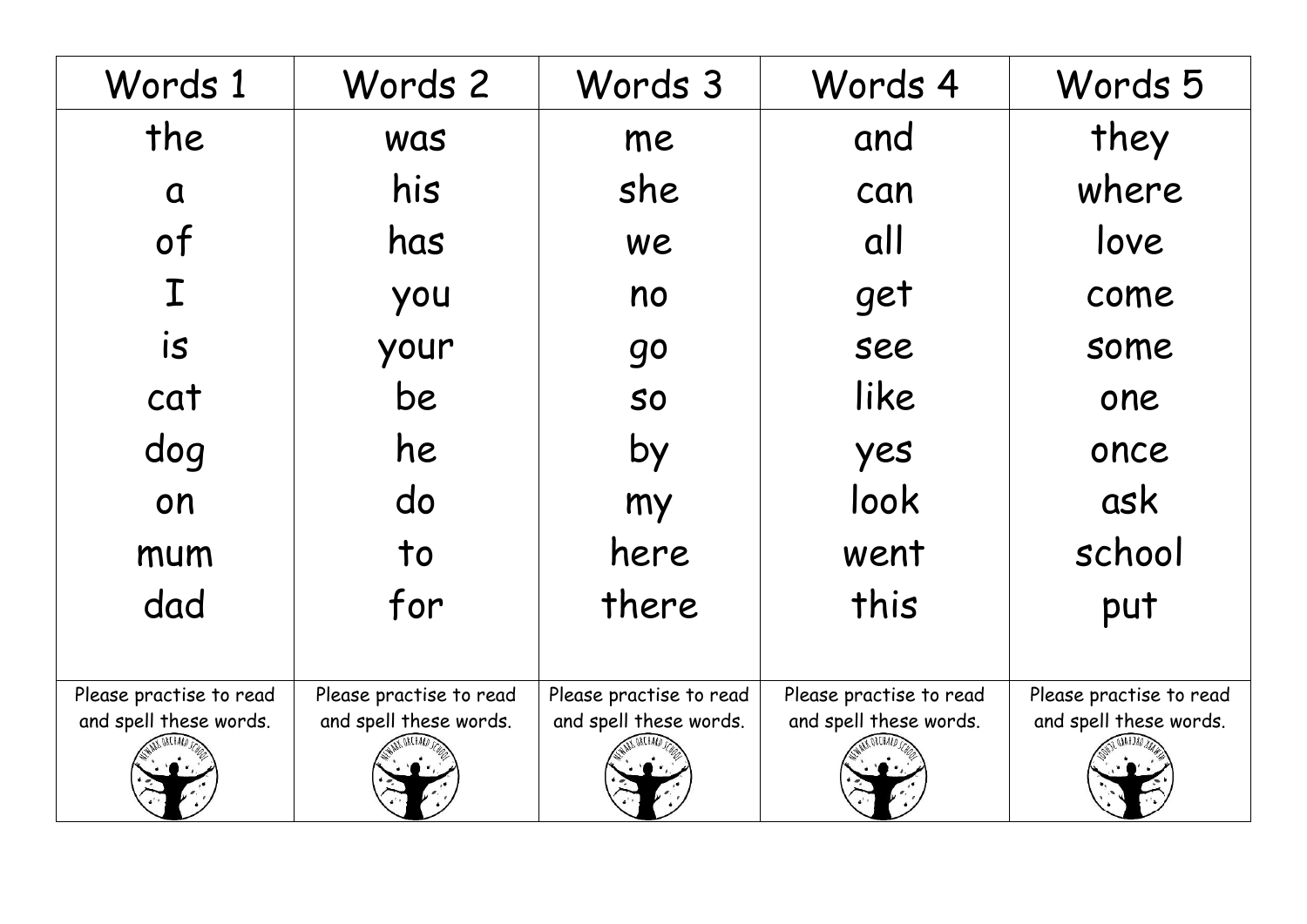| Words 6                 | Words 7                 | Words 8                 | Words 9                 | Words 10                |
|-------------------------|-------------------------|-------------------------|-------------------------|-------------------------|
| friend                  | push                    | door                    | wild                    | every                   |
| going                   | pull                    | floor                   | climb                   | everybody               |
| play                    | full                    | poor                    | most                    | even                    |
| been                    | house                   | because                 | only                    | great                   |
| home                    | our                     | find                    | both                    | break                   |
| took                    | today                   | kind                    | old                     | steak                   |
| name                    | said                    | mind                    | cold                    | pretty                  |
| very                    | says                    | behind                  | gold                    | beautiful               |
| with                    | were                    | child                   | hold                    | after                   |
| about                   | are                     | children                | told                    | father                  |
|                         |                         |                         |                         |                         |
| Please practise to read | Please practise to read | Please practise to read | Please practise to read | Please practise to read |
| and spell these words.  | and spell these words.  | and spell these words.  | and spell these words.  | and spell these words.  |
|                         |                         |                         |                         |                         |
|                         |                         |                         |                         |                         |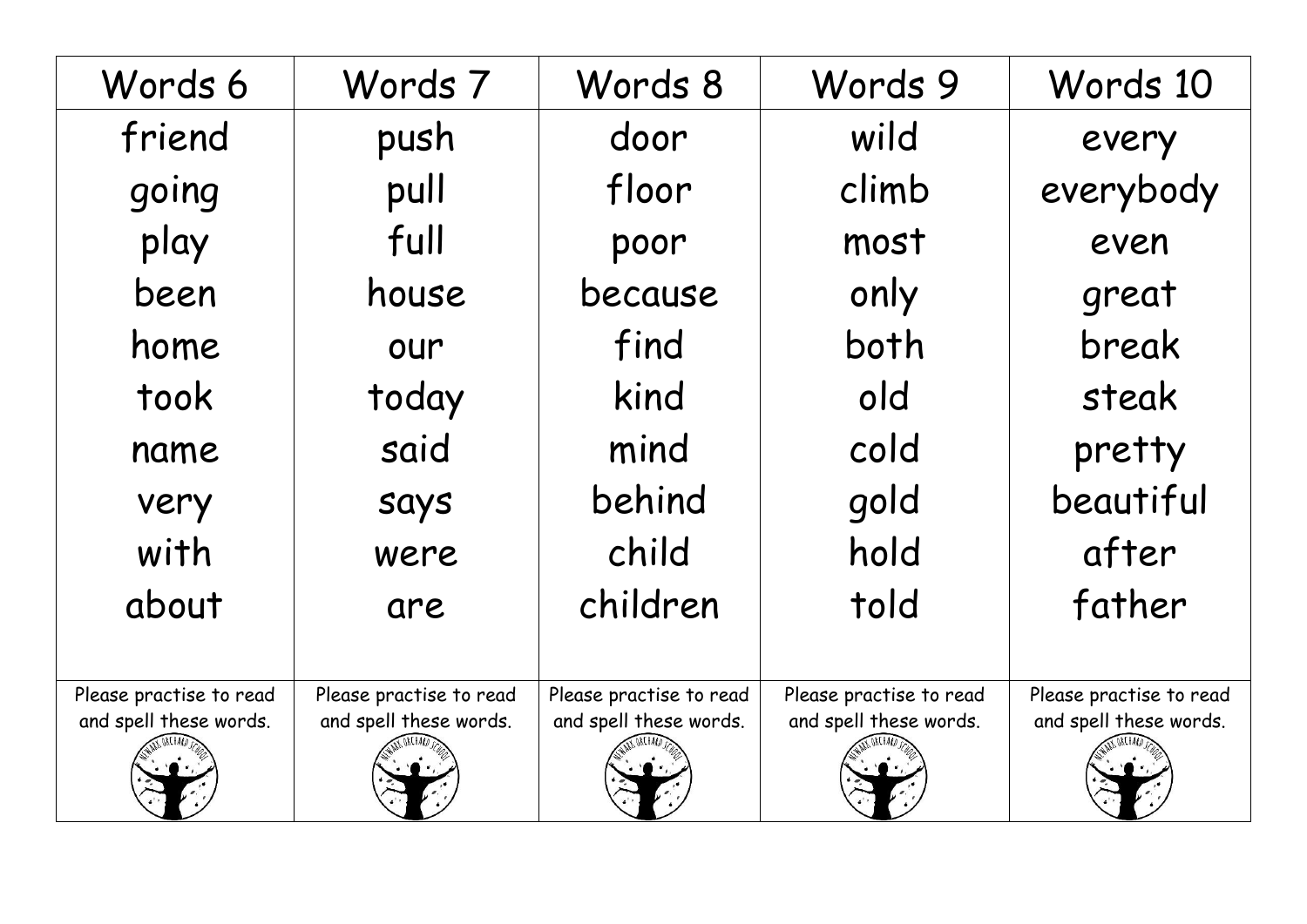| Words 11                                          | Words 12                                          | Words 13                                          | Words 14                                          | Words 15                                          |
|---------------------------------------------------|---------------------------------------------------|---------------------------------------------------|---------------------------------------------------|---------------------------------------------------|
| fast                                              | move                                              | who                                               | Mr                                                | breath                                            |
| last                                              | prove                                             | whole                                             | Mrs                                               | breathe                                           |
| past                                              | improve                                           | clothes                                           | accident                                          | build                                             |
| class                                             | sure                                              | busy                                              | accidentally                                      | busy                                              |
| grass                                             | sugar                                             | people                                            | address                                           | business                                          |
| plant                                             | could                                             | water                                             | answer                                            | calendar                                          |
| path                                              | should                                            | again                                             | appear                                            | caught                                            |
| bath                                              | would                                             | half                                              | arrive                                            | centre                                            |
| hour                                              | any                                               | money                                             | believe                                           | century                                           |
| eye                                               | many                                              | parents                                           | bicycle                                           | certain                                           |
|                                                   |                                                   |                                                   |                                                   |                                                   |
| Please practise to read<br>and spell these words. | Please practise to read<br>and spell these words. | Please practise to read<br>and spell these words. | Please practise to read<br>and spell these words. | Please practise to read<br>and spell these words. |
|                                                   |                                                   |                                                   |                                                   |                                                   |
|                                                   |                                                   |                                                   |                                                   |                                                   |
|                                                   |                                                   |                                                   |                                                   |                                                   |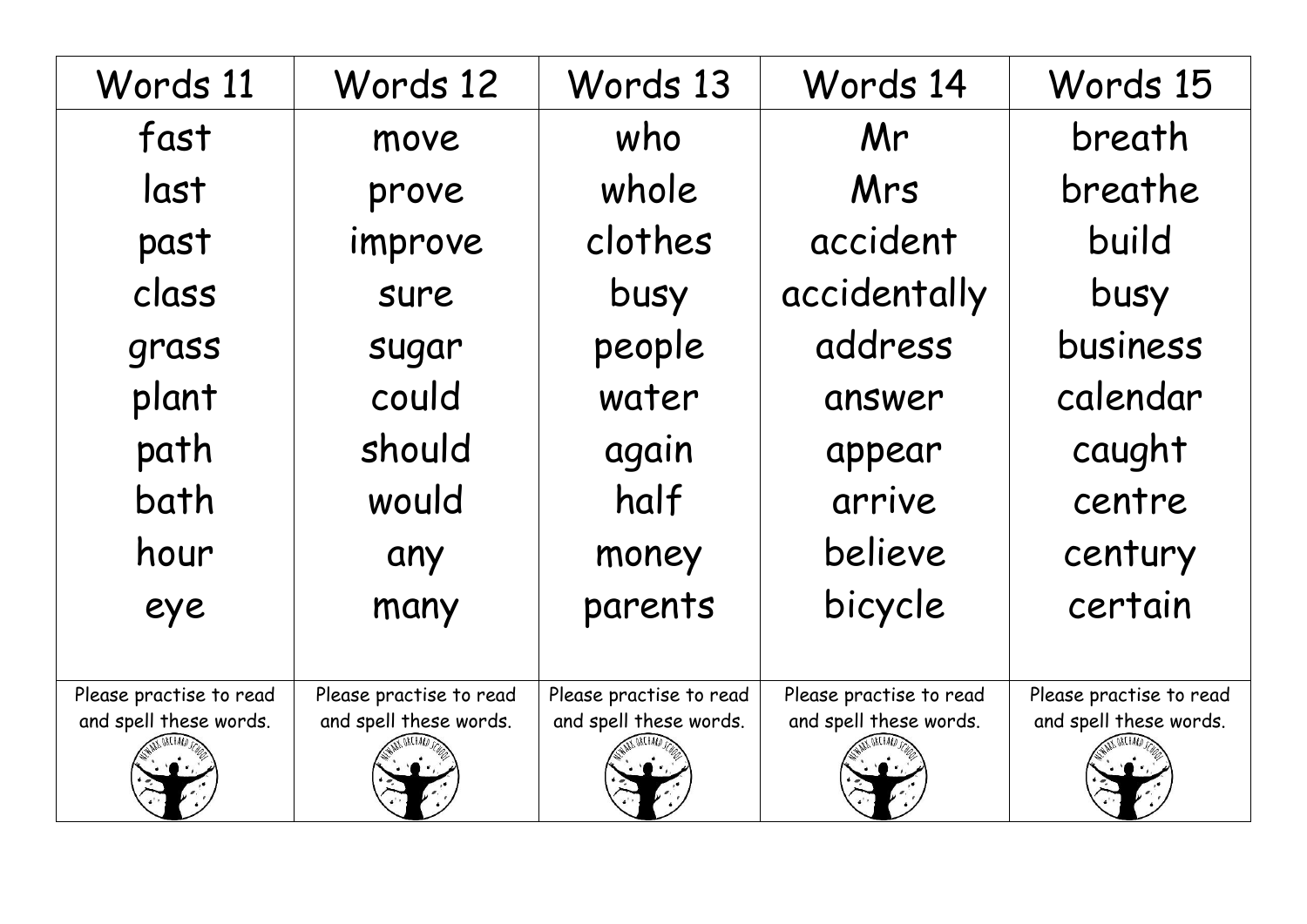| Words 16                | Words 17                | Words 18                | Words 19                | Words 20                |
|-------------------------|-------------------------|-------------------------|-------------------------|-------------------------|
| circle                  | eight                   | fruit                   | increase                | mention                 |
| complete                | eighth                  | grammar                 | important               | minute                  |
| consider                | enough                  | group                   | interest                | natural                 |
| decide                  | exercise                | guard                   | island                  | naughty                 |
| describe                | experience              | quide                   | knowledge               | notice                  |
| different               | extreme                 | heard                   | learn                   | occasion                |
| difficult               | famous                  | heart                   | length                  | occasionally            |
| disappear               | favourite               | height                  | library                 | often                   |
| early                   | February                | history                 | material                | opposite                |
| earth                   | forward                 | imagine                 | medicine                | ordinary                |
|                         |                         |                         |                         |                         |
| Please practise to read | Please practise to read | Please practise to read | Please practise to read | Please practise to read |
| and spell these words.  | and spell these words.  | and spell these words.  | and spell these words.  | and spell these words.  |
|                         |                         |                         |                         |                         |
|                         |                         |                         |                         |                         |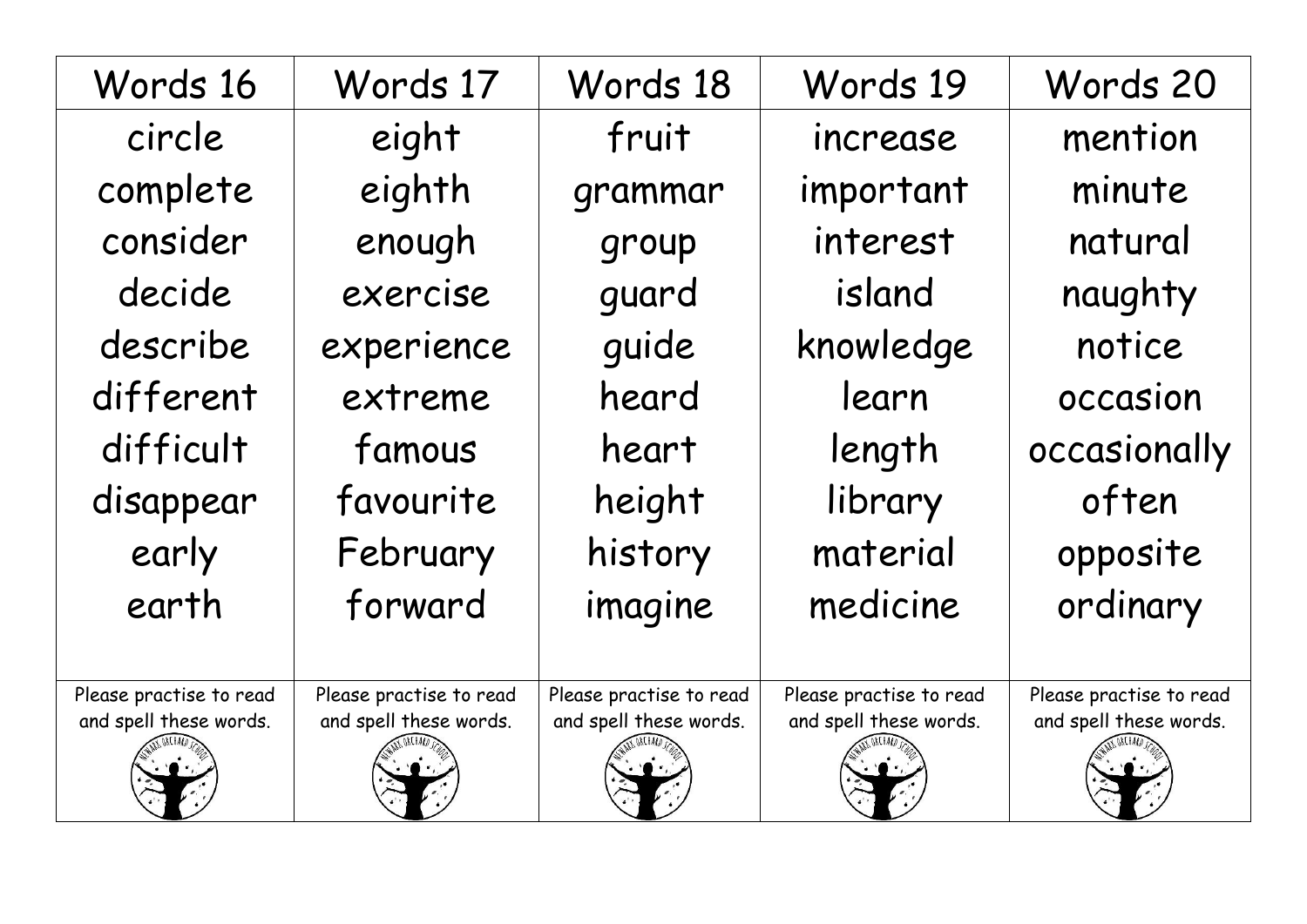| Words 21                | Words 22                | Words 23                | Words 24                | Words 25                    |
|-------------------------|-------------------------|-------------------------|-------------------------|-----------------------------|
| particular              | promise                 | special                 | through                 | accommodate                 |
| peculiar                | purpose                 | straight                | thought                 | accompany                   |
| perhaps                 | quarter                 | strange                 | various                 | according                   |
| popular                 | question                | strength                | weight                  | achieve                     |
| position                | recent                  | suppose                 | woman                   | aggressive                  |
| possession              | regular                 | surprise                | women                   | amateur                     |
| possible                | reign                   | therefore               | January                 | ancient                     |
| potatoes                | remember                | though                  | august                  | apparent                    |
| pressure                | sentence                | although                | Wednesday               | appreciate                  |
| probably                | separate                | thought                 | Saturday                | attached                    |
|                         |                         |                         |                         |                             |
| Please practise to read | Please practise to read | Please practise to read | Please practise to read | Please practise to read and |
| and spell these words.  | and spell these words.  | and spell these words.  | and spell these words.  | spell these words.          |
|                         |                         |                         |                         |                             |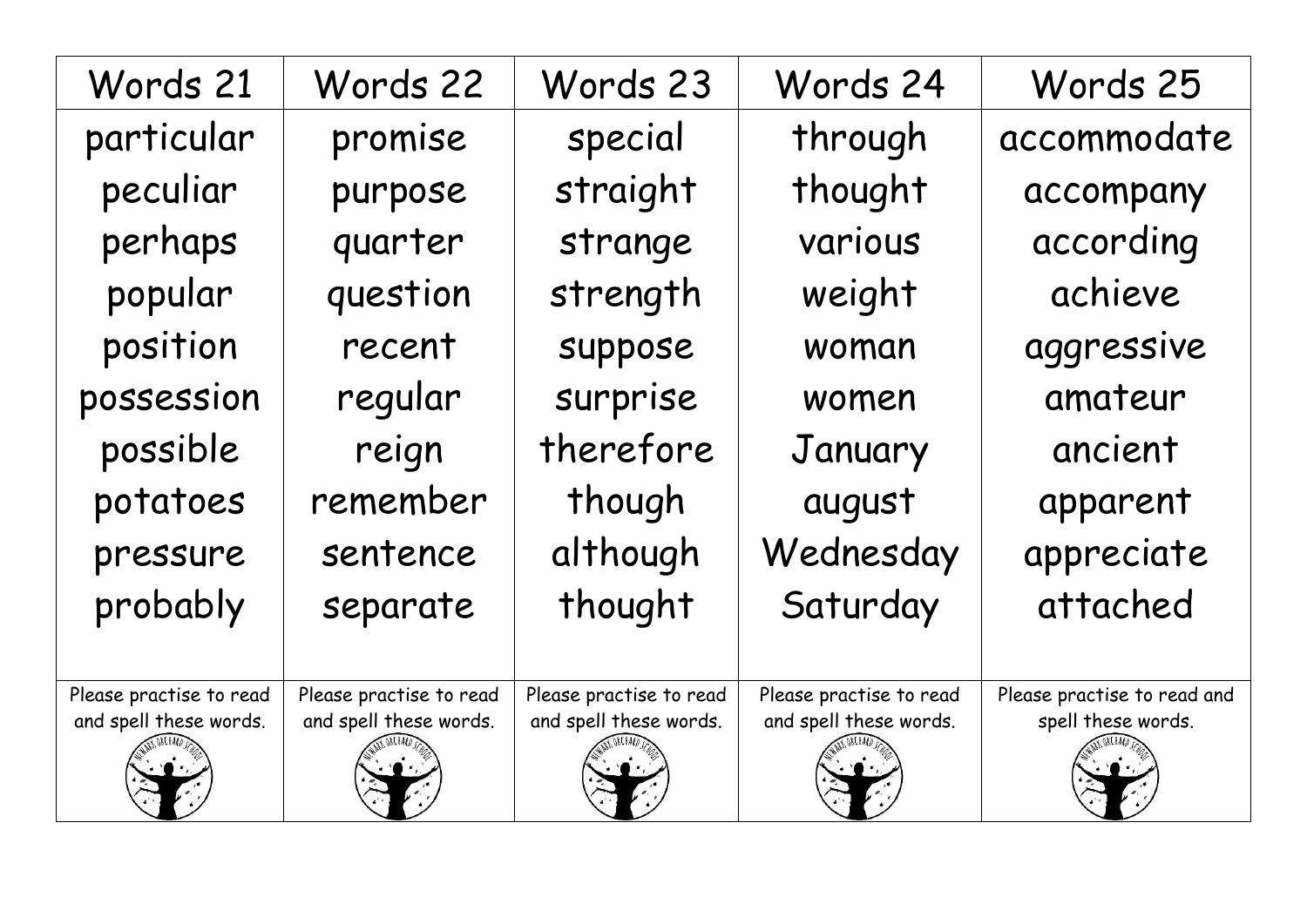| Words 26                                          | Words 27                                          | Words 28                                          | Words 29                                          | Words 30                                          |
|---------------------------------------------------|---------------------------------------------------|---------------------------------------------------|---------------------------------------------------|---------------------------------------------------|
| available                                         | competition                                       | develop                                           | explanation                                       | immediate                                         |
| average                                           | conscience                                        | dictionary                                        | familiar                                          | individual                                        |
| awkward                                           | conscious                                         | disastrous                                        | foreign                                           | interfere                                         |
| bargain                                           | controversy                                       | embarrass                                         | forty                                             | interrupt                                         |
| bruise                                            | correspond                                        | environment                                       | frequently                                        | language                                          |
| category                                          | criticise                                         | equipment                                         | government                                        | leisure                                           |
| cemetery                                          | curiosity                                         | especially                                        | guarantee                                         | lightning                                         |
| committee                                         | definite                                          | exaggerate                                        | harass                                            | marvellous                                        |
| communicate                                       | desperate                                         | excellent                                         | hindrance                                         | muscle                                            |
| community                                         | determined                                        | existence                                         | identity                                          | necessary                                         |
|                                                   |                                                   |                                                   |                                                   |                                                   |
| Please practise to read and<br>spell these words. | Please practise to read<br>and spell these words. | Please practise to read<br>and spell these words. | Please practise to read<br>and spell these words. | Please practise to read<br>and spell these words. |
|                                                   |                                                   |                                                   |                                                   |                                                   |